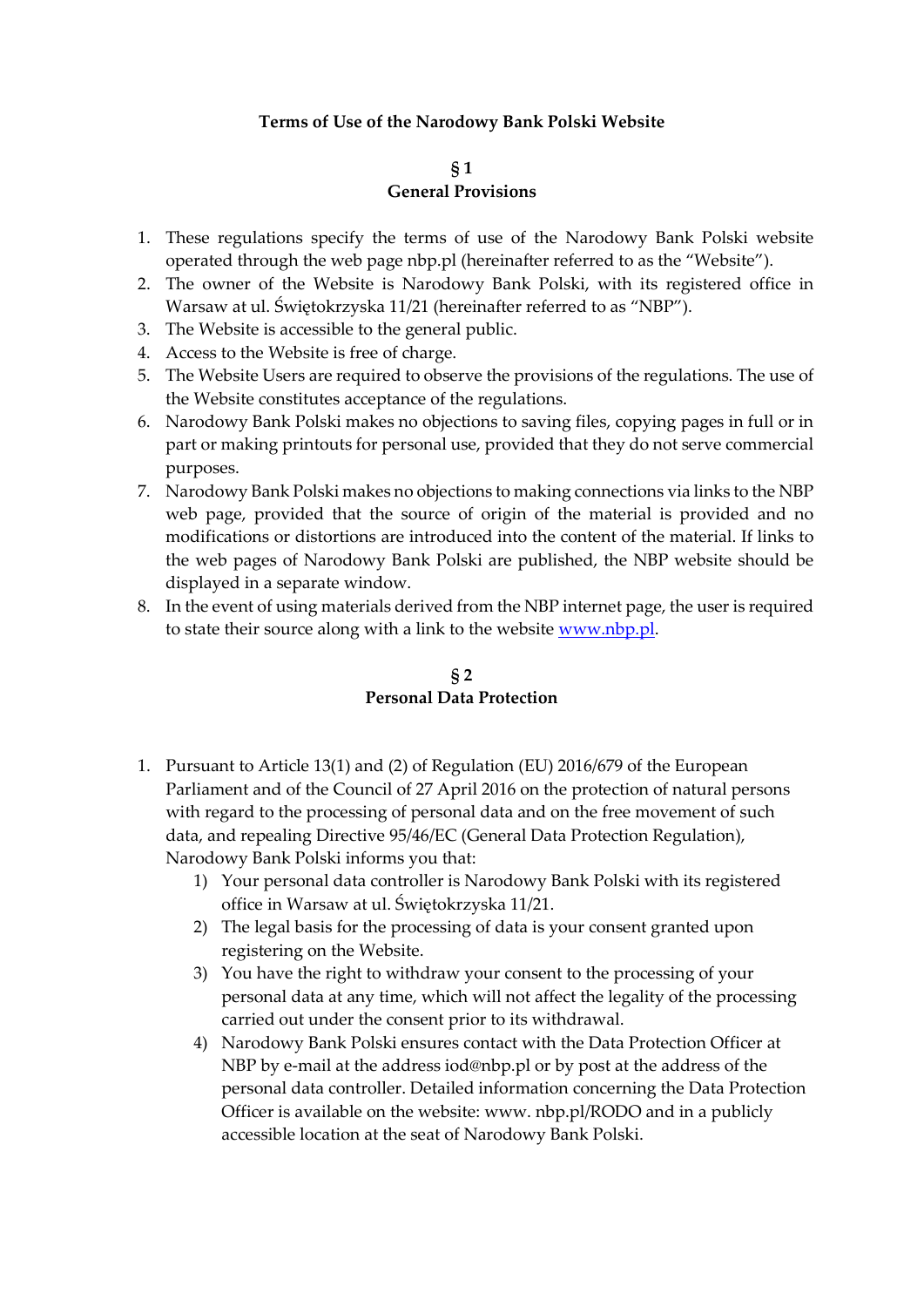- 5) Your personal data will be processed for the purpose of and to the extent necessary for the subscription to the newsletter which makes it possible to become familiar with selected materials published on the Website.
- 6) Your personal data will be transferred to recipients serving the ICT systems and the ICT network of Narodowy Bank Polski or providing ICT tools.
- 7) Your personal data will be stored until the withdrawal of your consent.
- 8) You have the right to request access to your personal data, their rectification, erasure or limitation of the processing as well as the right of data portability and the right to object to data processing when you consider that the processing of personal data violates the provisions of law.
- 9) You have the right to lodge a complaint with the supervisory authority: the President of the Office for the Protection of Personal Data, at ul. Stawki 2, 00- 193 Warszawa, when you consider that the processing of personal data violates the provisions of law.
- 10) The provision of personal data is voluntary.
- 11) Your personal data will not be used for automated individual decisionmaking, including profiling.

# **§ 3 Privacy Policy**

- 1. Respecting the privacy of users of NBP websites, pursuant to Article 173 of the Telecommunications Law of 16 July 2004 (Journal of Laws of 2017, item 1907, as amended), Narodowy Bank Polski informs you that cookie technology might be used with respect to users while they visit the Website.
- 2. Cookies are information technology data small text files sent by a website to an Internet user's device (a PC, smartphone, tablet, etc.) when he or she visits a web page. These files help to identify the user's device and display the website appropriately, in accordance with the individual settings of the user's device.
- 3. Narodowy Bank Polski uses cookie files to:
	- 1) adjust the content of websites to the user's preferences and optimise the use of websites,
	- 2) create anonymous, aggregate statistics that help to understand the way users use websites and, as a result, to improve their structure and content, except for the personal identification of users.
- 4. Normally, the Internet browser software allows cookies to be stored on the user's device by default. However, users may disable the cookie storage option themselves by changing their browser settings. In order to block the automatic use of cookies, it is necessary to select the option of blocking cookie storage in your Internet browser. Detailed information on the possibility and ways of using cookies can be found in the settings of a particular Internet browser. It is, however, worth remembering that blocking cookies may affect some functionalities available on the website of Narodowy Bank Polski.
- 5. Narodowy Bank Polski takes no responsibility for the privacy policies of the sites to which users are directed via links provided on the websites of Narodowy Bank Polski.